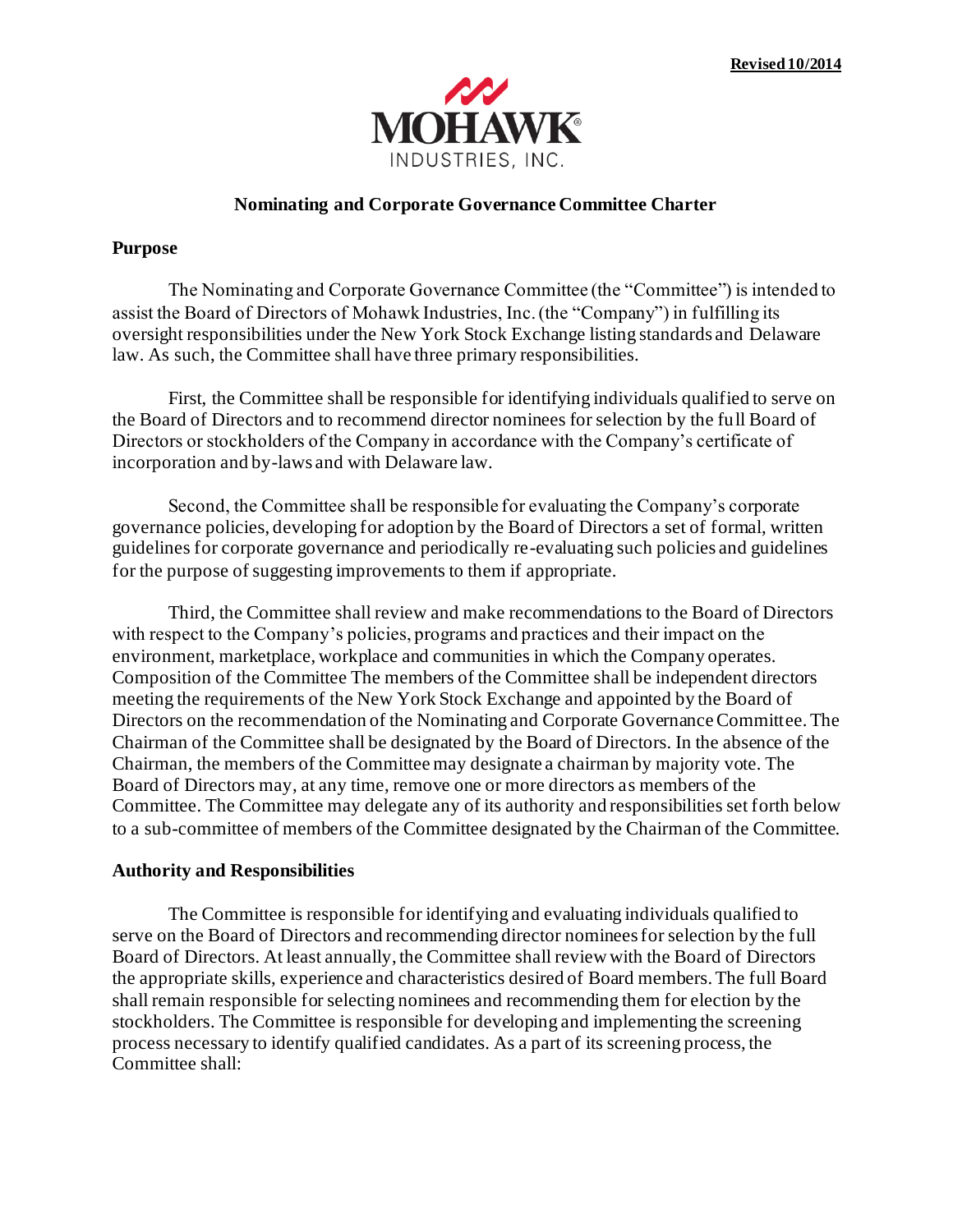- (i) evaluate a candidate's independence from the Company's management and other principal service providers, and the effect of any relationships that might impair independence, e.g., business, financial or family relationships with the Company's management or other service providers;
- (ii) evaluate the skills, experiences and characteristics of a candidate; and
- (iii) consider candidates proposed by the Chief Executive Officer, by any director or by any shareholder, in accordance with procedures established by the Committee from time to time.

The Committee may determine, from time to time, the advisability of retaining any search firm or consultant to assist in the identification and evaluation of candidates for membership on the Board of Directors. The Committee has the sole authority to retain, at Company expense, and terminate any such search firm or consultant, including sole authority to approve the fees to be paid to such firm or consultant and all other retention terms.

On an annual basis, the Committee shall evaluate the membership of the committees of the Board. The Committee shall provide to the full Board of Directors the results of its evaluation, together with the Committee's recommendation as to committee membership during the upcoming year, for consideration by the Board in connection with the annual committee appointment process. In the event of a vacancy on any of the committees of the Board, the Committee shall provide its recommendation regarding a replacement committee member to the full Board of Directors.

The Committee is also responsible for evaluating, formulating and recommending to the full Board of Directors corporate governance policies designed to improve the Board's performance in its oversight function. Therefore, promptly following the initial adoption of this charter, the Committee shall evaluate the Company's existing corporate governance procedures with the specific goal of improving such procedures where possible. Following the evaluation, the Committee shall develop a set of formal, written guidelines for corporate governance, which shall be presented to the full Board for consideration and adoption.

The Committee shall, from time to time, review the governance structures and procedures of the Company and suggest improvements thereto to the full Board of Directors. Such improvements, if adopted by the full Board of Directors, shall be incorporated into the written guidelines.

In addition, the Committee shall review the effectiveness of the Company's policies, programs and practices at optimizing its efforts to maintain sustainable ecosystems, safe and healthy employees, and vital communities as integral elements of its commitment to create longterm stockholder value. The Committee shall assist the Board of Directors with respect to formulating strategies to respond to public policy, legislative, regulatory, political and social issues and trends related to environmental, health and safety, and sustainability performance that may significantly affect the business operations, financial performance or public image of the Company or its businesses.